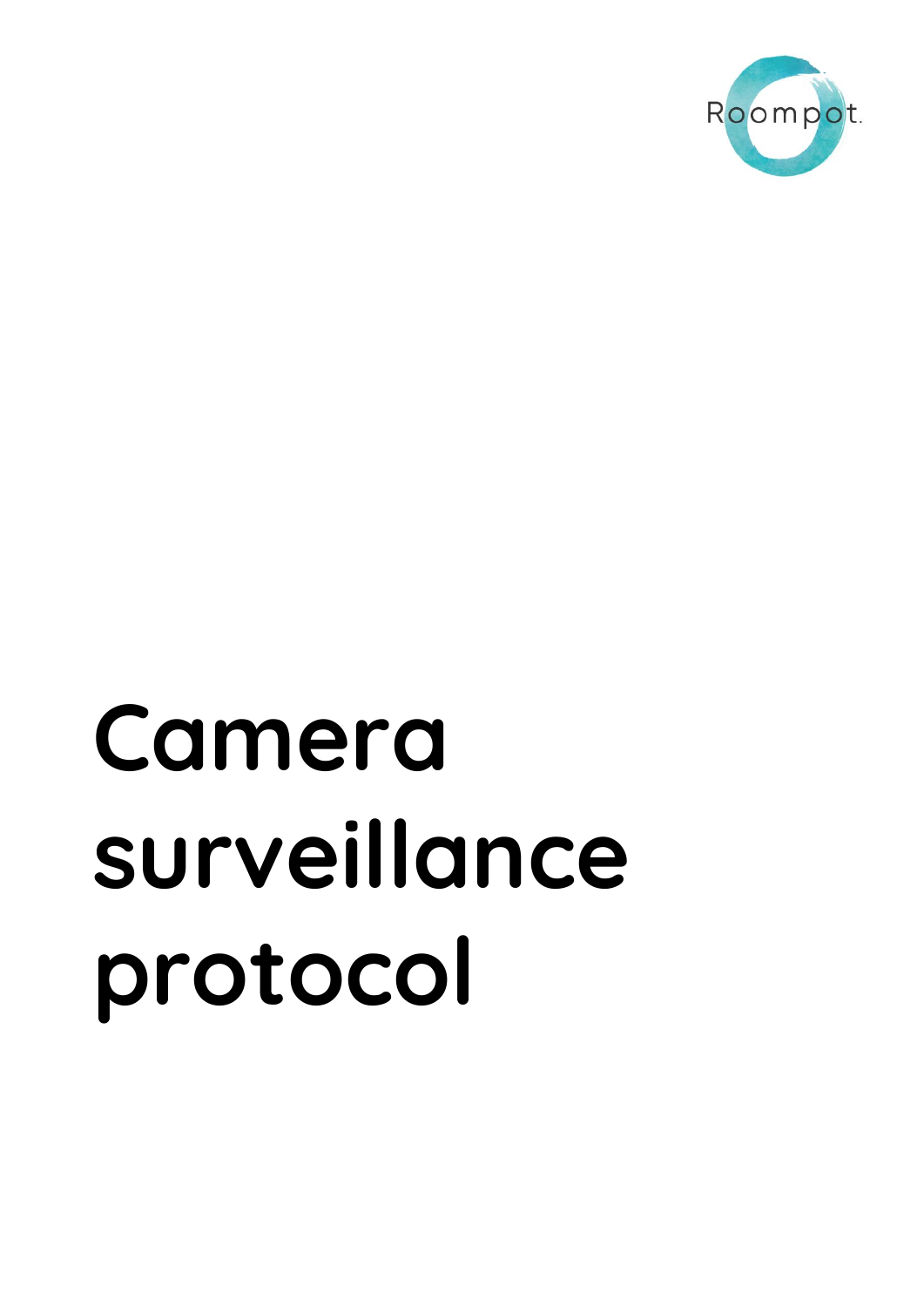# Content



| Intro                                  | 3 |
|----------------------------------------|---|
| Aim of this protocol                   | 3 |
| Aim of camera surveillance             | 3 |
| Controller                             | 3 |
| Location of the cameras                | 3 |
| Information provision                  | 4 |
| Legal basis for camera surveillance    | 4 |
| Access to and protection of the images | 4 |

| Provision to the police or judicial authorities | 5 |
|-------------------------------------------------|---|
| Retention period of the images                  | 5 |
| Rights of data subjects                         | 5 |
| Complaints                                      | 5 |
| Amendments                                      | 5 |
|                                                 |   |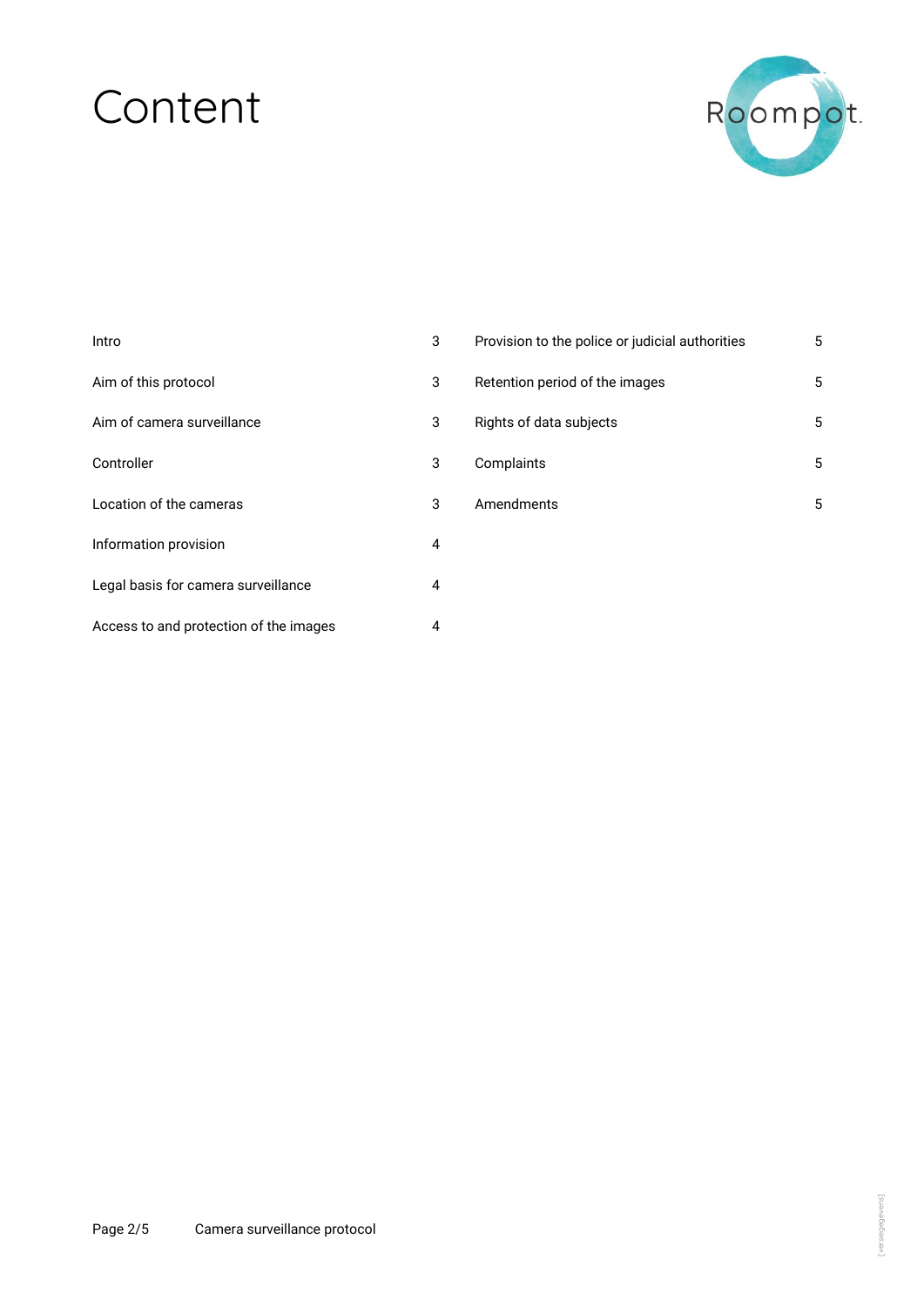#### <span id="page-2-0"></span>**Intro**



This protocol applies to the Roompot Groep (hereinafter also referred to as 'Roompot'). Roompot Recreatie Beheer B.V., having its registered office at Schuverweg 2 in 4462 HKGoes, is the data controller.

# <span id="page-2-1"></span>**Aim of this protocol**

The aim of this protocol is to lay down the manner in which Roompot records, collects, uses and stores camera images on cameras that Roompot has or will install in and and around the grounds and/or buildings owned by Roompot.

#### <span id="page-2-2"></span>**Aim of camera surveillance**

Roompot uses camera surveillance for the following purposes:

- Access control of Roompot buildings and grounds.
- Surveillance of the property present of Roompot, its guests, its employees and other visitors, to protect against theft.
- Security of the grounds and buildings of Roompot, its guests and its employees to prevent unauthorised access and other undesirable activities (particularly at unmanned areas).
- To be able to register and identify unauthorised persons and persons who commit other undesirable activities.
- And everything directly related thereto.

Camera images will not be used in a manner that is incompatible with the purposes set out above, unless this is necessary in the interests of the prevention, investigation and prosecution of criminal offences.

The camera images may not be used to assess the performance of employees.

#### <span id="page-2-3"></span>**Controller**

The Management Board of Roompot has appointed the Technical Services and Property Management manager as the Controller. The Controller monitors the correct use of the camera images.

#### <span id="page-2-4"></span>**Location of the cameras**

Roompot takes the following into account when installing the cameras:

- The cameras will be placed at locations where they can seen by the data subjects and only at locations where camera surveillance has proved to be necessary.
- Roompot does not use hidden cameras.
- The cameras will not focus on public spaces, unless this is inevitable for the security of goods monitored and persons supervised by Roompot.
- Cameras will not be installed at locations which are private, such as toilets, changing rooms and homes, or at locations where primarily Roompot employees are present, such as offices and canteens.
- Only fixed cameras will be installed. No use will be made of camera surveillance by means of drones, for example.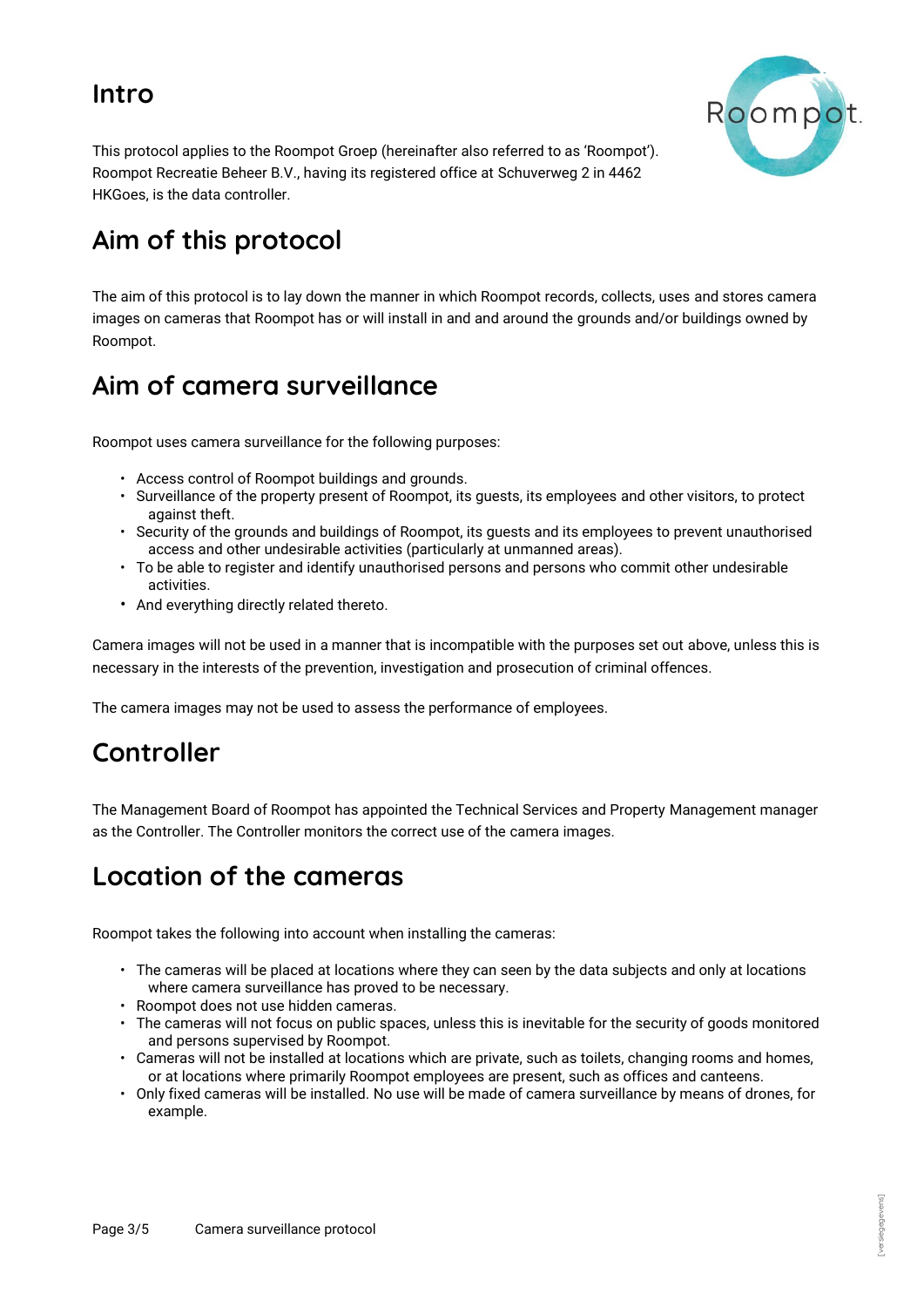## <span id="page-3-0"></span>**Information provision**



[versiegegevens]

It is Roompot's policy to inform the data subjects in advance of the processing of personal data. Camera surveillance will be communicated by means of signs near the entrance to the grounds or the building where the cameras have been installed, the Camera Surveillance Protocol and the Privacy Statement.

All employees will be informed of the protocol prior its entry into force. In addition, the protocol will be published on the Roompot website.

#### <span id="page-3-1"></span>**Legal basis for camera surveillance**

The necessity to protect the legitimate interest of Roompot, namely the protection of visitors, employees and property, constitutes the legal basis for camera surveillance.

It has been established that Roompot has no less invasive options other than camera surveillance to protect its grounds and/or buildings appropriately and that camera surveillance forms part of a total package of measures.

#### <span id="page-3-2"></span>**Access to and protection of the images**

Roompot has put adequate measures in place to protect the camera images. Roompot will ensure that the camera images are protected in the appropriate manner against loss or any form of unlawful use. The camera images are protected with login codes so that only persons authorised thereto have access to the system in order to prevent the misuse or the unlawful inspection of recordings. Access control and logging can be used to verify who has had access to the camera images and when.

Camera images may only be inspected after an incident has occurred or if an incident is suspected. In this case, incidents are understood to mean: theft, burglary, vandalism, fraud, damage to property, sabotage, (other) crimes, serious violations (of the House Rules), and events endangering persons or otherwise injuring them.

Access to the camera images in the event of a suspected or actual incident is limited to the following persons:

- The Technical Services and Property Management manager.
- Employees of the security company responsible for ensuring safety at the parks this company and its employees have a duty of confidentiality in respect of the camera images.
- The members of the Roompot Management Board.

In principle, no copies of camera images will be made. This may be derogated from if a copy is required to be provided to third parties pursuant to a statutory obligation or if necessitated by a failure or maintenance of the camera recording equipment. After use by the third party, the Controller must ensure that the copy made is destroyed immediately.